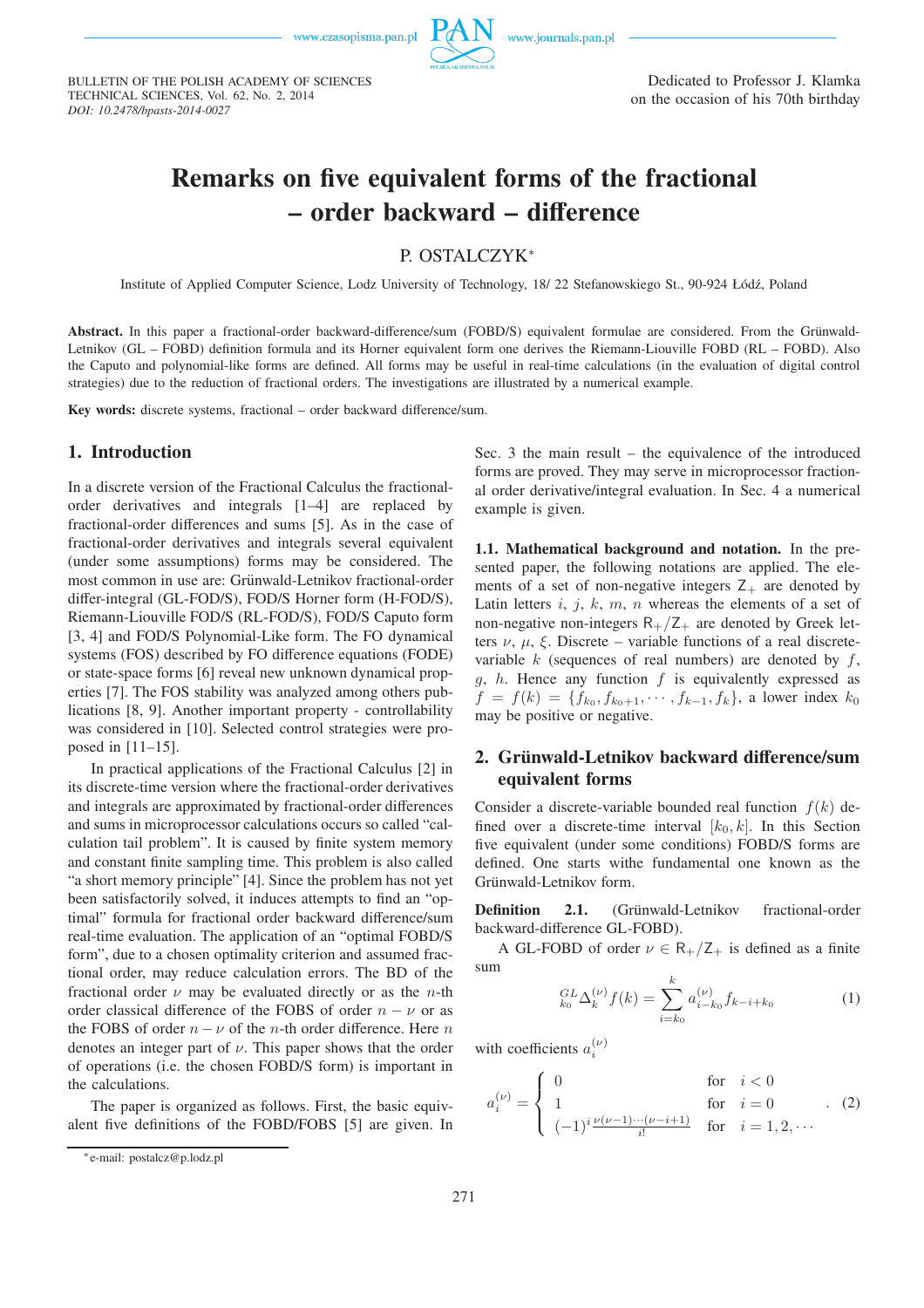

P. Ostalczyk

One can easily check that substituting  $\nu$  by  $n \in \mathsf{Z}_+$  in (1) one immediately gets a classical backward – differences of order n

$$
\begin{aligned}\n\underset{k_0}{^{GL}} \Delta_k^{(n)} f(k) &= \Delta^{(n)} f(k) \\
\text{for } n = 0 \quad (3) \\
\text{for } n = 1 \quad \text{for } n = 1 \\
\Delta^{(n-1)} f(k) - \Delta^{(n-1)} f(k-1) & \text{for } n > 1\n\end{aligned}
$$

#### **Definition 2.2.** (GL-FOBS).

A GL-FOBS of order  $\nu \in R_{+}/Z_{+}$  is defined as a finite sum

$$
{}_{k_0}^{GL} \Delta_k^{(-\nu)} f(k) = {}_{k_0}^{GL} \Sigma_k^{(\nu)} f(k) = \sum_{i=k_0}^k a_{i-k_0}^{(-\nu)} f_{k-i+k_0}.
$$
 (4)

An *n*-fold sum of the discrete function  $f(k)$  (integer-order backward-sum – IOBS) is obtained by a substitution of  $\nu$  by  $-n$  [16]

$$
{}_{k_0}^{GL} \Sigma_k^{(n)} f(k) = \sum_{i_1 = k_0}^k \sum_{i_2 = k_0}^{i_1} \cdots \sum_{i_n = k_0}^{i_{n-1}} f_{i_n}
$$
 (5)

and is treated as IOBD of negative order  $-n < 0$  [5].

One can realise that

$$
{}_{k_0}^{GL} \Delta_k^{(-\nu)} f(k) = {}_{k_0}^{GL} \Sigma_k^{(\nu)} f(k),
$$
  
\n
$$
{}_{k_0}^{GL} \Delta_k^{(\nu)} f(k) = {}_{k_0}^{GL} \Sigma_k^{(-\nu)} f(k).
$$
\n(6)

To simplify the notation, in the IOBD/S formulae subscripts defining an operation range are omitted. Hence

$$
{}_{k_0}^{GL} \Delta_k^{(n)} f(k) = {}_{k-n}^{GL} \Delta_k^{(n)} f(k) = \Delta^{(n)} f(k). \tag{7}
$$

Also a simplified notation will be used

$$
\Delta^{(n)}f(k)\Big|_{k=l} = \Delta^{(n)}f_l.
$$
\n(8)

It is worth to mention that the Grünwald-Letnikov FOBD/S is naturally related to the Grünwald-Letnikov fractional – order left – sided derivative/integral. One considers a continuoustime function  $f(t)$  defined over interval  $[t_0, t]$ .

**Definition 2.3.** (Grünwald-Letnikov fractional – order left – sided derivative).

For a positive integer  $k$  and a real number  $h$  satisfying equality  $hk = t - t_0$  the Grünwald-Letnikov fractional-order (left) derivative of a function  $f(t)$  is defined by the infinite sum

$$
{}_{t_{0}}^{GL}D_{t}^{(\nu)}f(t) = \lim_{h \to 0^{+}} \left\{ \frac{1}{h^{\nu}} \sum_{k_{0}}^{(\nu)} f(kh) \right\}
$$

$$
k = \left[\frac{t-t_{0}}{h}\right]
$$

$$
= \lim_{h \to 0^{+}} \left\{ \frac{1}{h^{\nu}} \sum_{i=k_{0}}^{k} a_{i-k_{0}}^{(\nu)} f_{k-i+k_{0}} \right\},
$$

$$
k = \left[\frac{t-t_{0}}{h}\right]
$$

$$
(9)
$$

where  $[x]$  denotes an integer part of x.

#### **Definition 2.4.** (H-FOB/D).

The Horner form of the FOBD is expressed as

$$
{}_{0}^{H} \Delta_{k}^{(\nu)} y(k)
$$
  

$$
c_{0}^{(\nu)}[y(k) + c_{1}^{(\nu)}[y(k-1) + c_{2}^{(\nu)}[y(k-2) + ...]
$$
 (10)  

$$
+ c_{k} - 2)^{(\nu)}[y(2) + c_{k} - 1)^{(\nu)}[y(1)] + c_{k}^{(\nu)}y(0)]...]]
$$

with coefficients

$$
c_i^{(\nu)} = \begin{cases} 1 & \text{for } i = 0\\ \frac{i - 1 - \nu}{i} & \text{for } i = 1, 2, 3, ... \end{cases}
$$
 (11)

Up to now the Horner's form of the GL-FOBD/S doesn't have its counterpart of the continuous operators: derivative and integral.

**Definition 2.5.** (Riemann-Liouville fractional – order backward difference (RL-FOBD)).

A RL-FOBD of order  $\nu \in R_{+}/Z_{+}$  is defined as a finite sum

$$
\begin{split} \n\underset{k_0}{^{RL}} \Delta_k^{(\nu)} f(k) &= \Delta^{(n)} \left[ \underset{k_0}{^{GL}} \Sigma_k^{(n-\nu)} f(k) \right] \\ \n&= \Delta^{(n)} \left[ \underset{k_0}{^{GL}} \Delta_k^{(\nu-n)} f(k) \right]. \n\end{split} \tag{12}
$$

As in the Grünwald-Letnikov fractional-order left-hand derivative the RL-FOBD has its continuous equivalent known as the Riemann-Liouville fractional – order left – sided derivative of a continuous-time function  $f(t)$  defined over interval  $[t_0, t]$ .

**Definition 2.6.** (Riemann-Liouville fractional – order left – sided derivative).

For a positive integer n satisfying equality  $0 \leq n - 1$  $\nu$  < *n* the Reimann-Liouville fractional-order (left) derivative of a function  $f(t)$  is defined as an *n*-th order (classical) derivative of the fractional integral of order  $n - \nu$ 

$$
\sum_{t_0}^{RL} D_t^{(\nu)} f(t)
$$
\n
$$
= \left(\frac{d}{dt}\right)^n \left[\frac{1}{\Gamma(n-\nu)} \int_{t_0}^t \frac{f(x)}{(t-x)^{\nu-n+1}} dx\right].
$$
\n(13)

The next form is known as the Caputo FOBD/S.

**Definition 2.7.** (Caputo fractional-order backwarddifference/sum C-FOBD).

Let  $[k_0, k]$  be a finite interval of a discrete variable and let  ${}_{0}^{RL}\Delta_k^{(\nu)}$  $\binom{\nu}{k} f(k)$  exists. For  $n = \lfloor \nu \rfloor + 1$  the Caputo FOBD/S  $^C_0\Delta_k^{(\nu)}$  $\binom{v}{k} f(k)$  is defined as

$$
{}_{k_0}^{C} \Delta_k^{(\nu)} f(k) = {}_{k_0}^{GL} \Delta_k^{(\nu - n)} \left[ \Delta^{(n)} f(k) \right].
$$
 (14)

For the continuous function the Caputo derivative is defined as the fractional-order integral of the classical  $n$ -the order derivative.

**Definition 2.8.** (Caputo fractional – order left – sided derivative).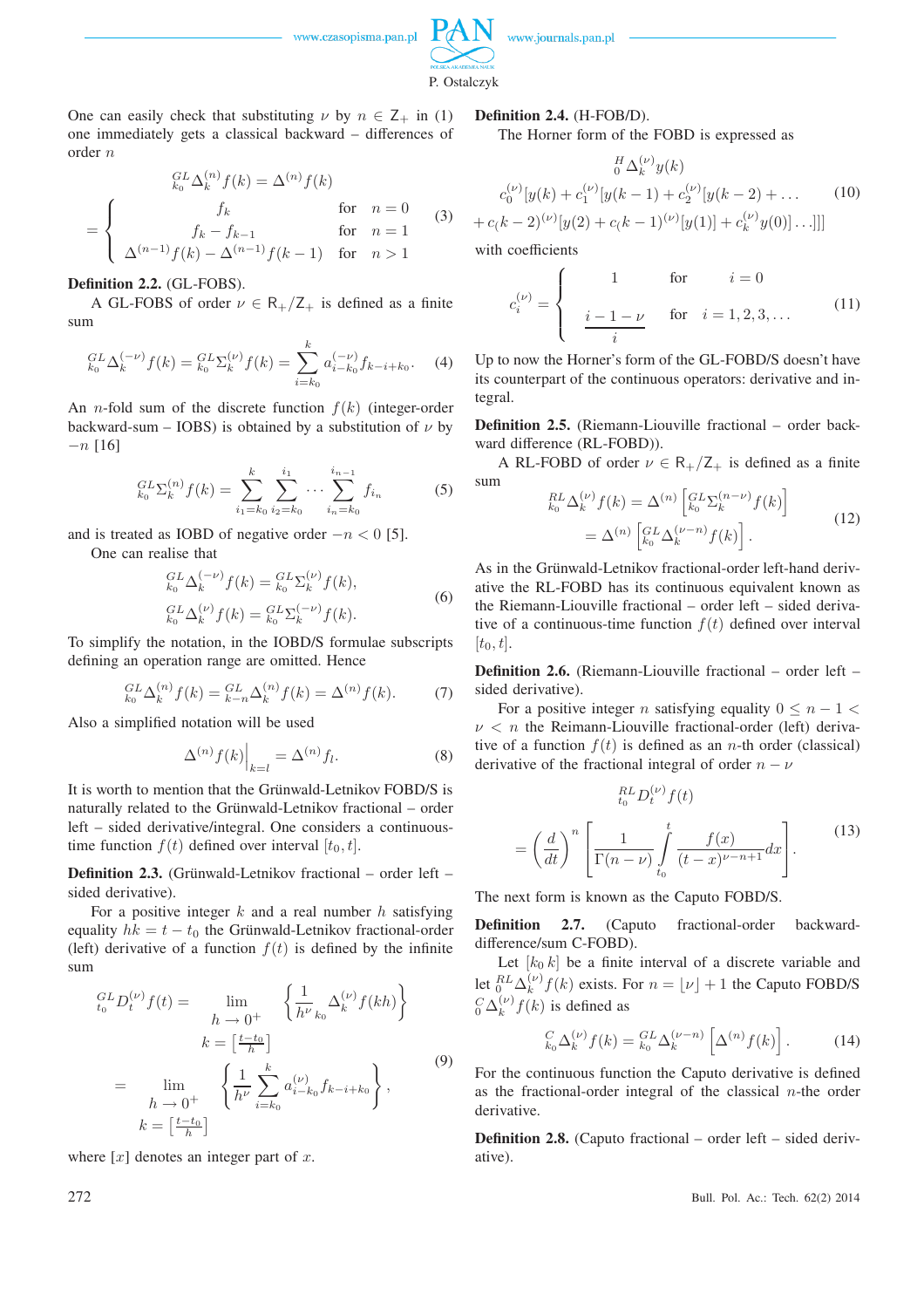

## *Remarks on five equivalent forms of the fractional – order backward – difference*

For a positive integer n satisfying equality  $0 \leq n - 1$  $\nu < n$  the Caputo fractional-order (left) derivative of a function  $f(t)$  is defined as the fractional-order  $n - \nu$  integral of n-th order (classical) derivative

$$
{}_{t_0}^{RL}D_t^{(\nu)}f(t) = \frac{1}{\Gamma(n-\nu)} \int_{t_0}^t \frac{f^{(n)}(x)}{(t-x)^{\nu-n+1}} dx.
$$
 (15)

The final fifth form of the FOBD/S may be expressed as the FOBD/S polynomial-like form. The nomenclature of the form presented below origins the linear time-invariant system polynomial description [7]. Formula (1) for  $k_0 = 0$  can be expressed in a form

$$
{}_{0}^{GL}\Delta_{k}^{(\nu)}f_{k} = \left[\mathbf{a}_{k+1}^{(\nu)}\right]^{\mathrm{T}}{}_{0}\mathbf{f}_{k},\tag{16}
$$

where

$$
\begin{bmatrix} a_k^{(\nu)} \end{bmatrix}^{\mathrm{T}} = \begin{bmatrix} a_0^{(\nu)} & a_1^{(\nu)} & \dots & a_{k-1}^{(\nu)} & a_k^{(\nu)} \end{bmatrix}, \qquad (17)
$$

$$
{}_{0} \mathbf{f}_k = \begin{bmatrix} f_k \\ f_{k-1} \\ \vdots \\ f_1 \\ f_0 \end{bmatrix} . \qquad (18)
$$

It is valid for consecutive time instants  $k, k - 1, \dots, 1, 0$ . A collection of expressions (16) evaluated for mentioned earlier time instants in a vector-matrix form yields

$$
{}_{0}^{P} \Delta_{k}^{(\nu)} {}_{0} \mathbf{f}_{k} = {}_{0} \mathbf{A}_{k}^{(\nu)} {}_{0} \mathbf{f}_{k}, \qquad (19)
$$

where

$$
{}_{0}\mathbf{A}_{k}^{(\nu)} = \begin{bmatrix} \begin{bmatrix} {}_{0}\mathbf{a}_{k}^{(\nu)} \end{bmatrix}^{\mathrm{T}} \\ \begin{bmatrix} {}_{0}\mathbf{a}_{k-1}^{(\nu)} \end{bmatrix}^{\mathrm{T}} \\ \begin{bmatrix} {}_{0}\mathbf{a}_{k-2}^{(\nu)} \end{bmatrix}^{\mathrm{T}} \\ \vdots \\ \begin{bmatrix} {}_{0}\mathbf{a}_{1}^{(\nu)} \end{bmatrix}^{\mathrm{T}} \\ \begin{bmatrix} {}_{0}\mathbf{a}_{0}^{(\nu)} \end{bmatrix}^{\mathrm{T}} \end{bmatrix}
$$
 (20)

$$
= \begin{bmatrix} a_0^{(\nu)} & a_1^{(\nu)} & a_2^{(\nu)} & \cdots & a_{k-1}^{(\nu)} & a_k^{(\nu)} \\ 0 & a_0^{(\nu)} & a_1^{(\nu)} & \cdots & a_{k-2}^{(\nu)} & a_{k-1}^{(\nu)} \\ 0 & 0 & a_0^{(\nu)} & \cdots & a_{k-3}^{(\nu)} & a_{k-2}^{(\nu)} \\ \vdots & \vdots & \vdots & \vdots & \vdots & \vdots \\ 0 & 0 & 0 & \cdots & a_0^{(\nu)} & a_1^{(\nu)} \\ 0 & 0 & 0 & \cdots & 0 & a_0^{(\nu)} \end{bmatrix}
$$

is a  $(k + 1) \times (k + 1)$  matrix. Matrix (19) belongs to a very important class of matrices. It is the upper triangular band matrix. Coefficient  $a_0^{(\nu)} \neq$  so the matrix is always invertible.

Bull. Pol. Ac.: Tech. 62(2) 2014 273

#### **Definition 2.7.** (PL-FOBD/S).

Polynomial-like FOBD/S  ${}_{0}^{P} \Delta_{k}^{(\nu)}{}_{0} \mathbf{f}_{k}$  is defined by formula (19).

## **3. Equivalence of the FOBD forms**

The equivalence of the defined in Sec. 2 forms will be presented in forms of the following theorems.

**Theorem 3.1.** The GL-VOBD/S is equivalent to the H-FOBD/S.

**Proof.** A substitution of coefficients (2) by (11) in formula (1) after simple rearrangements gives formula (10).

For  $\nu \in R_+$  one defines  $n \in Z_+$ 

$$
n = \begin{cases} \nu & \text{for } \nu \in \mathbb{Z}_+ \\ [\nu] + 1 & \text{for } \nu \notin \mathbb{Z}_+ \end{cases} . \tag{21}
$$

This is equivalent to the following non-equalities

$$
0 \le n - 1 < \nu < n. \tag{22}
$$

**Lemma 3.1.** The classical backward differences of consecutive integer orders  $f(k)i = 1, 2, \ldots$  of the discrete – variable function  $f(k)$  and its shifted values are related by the following vector – matrix relation

$$
\begin{bmatrix}\n\Delta^{(0)} f(k) \\
\Delta^{(1)} f(k) \\
\Delta^{(2)} f(k) \\
\Delta^{(3)} f(k) \\
\Delta^{(4)} f(k) \\
\Delta^{(5)} f(k) \\
\vdots\n\end{bmatrix} = \mathbf{D}_k \begin{bmatrix}\nf_k \\
f_{k-1} \\
f_{k-2} \\
f_{k-3} \\
f_{k-4} \\
f_{k-5} \\
f_{k-5} \\
\vdots\n\end{bmatrix},
$$
\n(23)

where

$$
\mathbf{D}_{k} = \begin{bmatrix} 1 & 0 & 0 & 0 & 0 & 0 & 0 \\ 1 & -1 & 0 & 0 & 0 & 0 & 0 \\ 1 & -2 & 1 & 0 & 0 & 0 & 0 \\ 1 & -3 & 3 & -1 & 0 & 0 & 0 \\ 1 & -4 & 6 & -4 & 1 & 0 & 0 \\ 1 & -5 & 10 & -10 & 5 & -1 & 0 \\ \vdots & \vdots & \vdots & \vdots & \vdots & \vdots & \vdots \end{bmatrix} . \tag{24}
$$

Formula (23) may be derived from formula (3) by putting  $n = 0, 1, 2, \ldots$  It is also valid for  $k = k_0$ . Hence

$$
\begin{bmatrix}\n\Delta^{(0)} f(k) \\
\Delta^{(1)} f(k) \\
\Delta^{(2)} f(k) \\
\Delta^{(3)} f(k) \\
\Delta^{(4)} f(k) \\
\Delta^{(5)} f(k) \\
\vdots\n\end{bmatrix}\n\begin{bmatrix}\n\Delta^{(0)} f(k_0) \\
\Delta^{(1)} f(k_0) \\
\Delta^{(2)} f(k_0) \\
\Delta^{(3)} f(k_0) \\
\Delta^{(4)} f(k_0) \\
\Delta^{(5)} f(k_0)\n\end{bmatrix} = \mathbf{D}_k \begin{bmatrix}\nf_{k_0} \\
f_{k_0-1} \\
f_{k_0-2} \\
f_{k_0-3} \\
f_{k_0-4} \\
f_{k_0-5} \\
\vdots\n\end{bmatrix}.
$$
\n(25)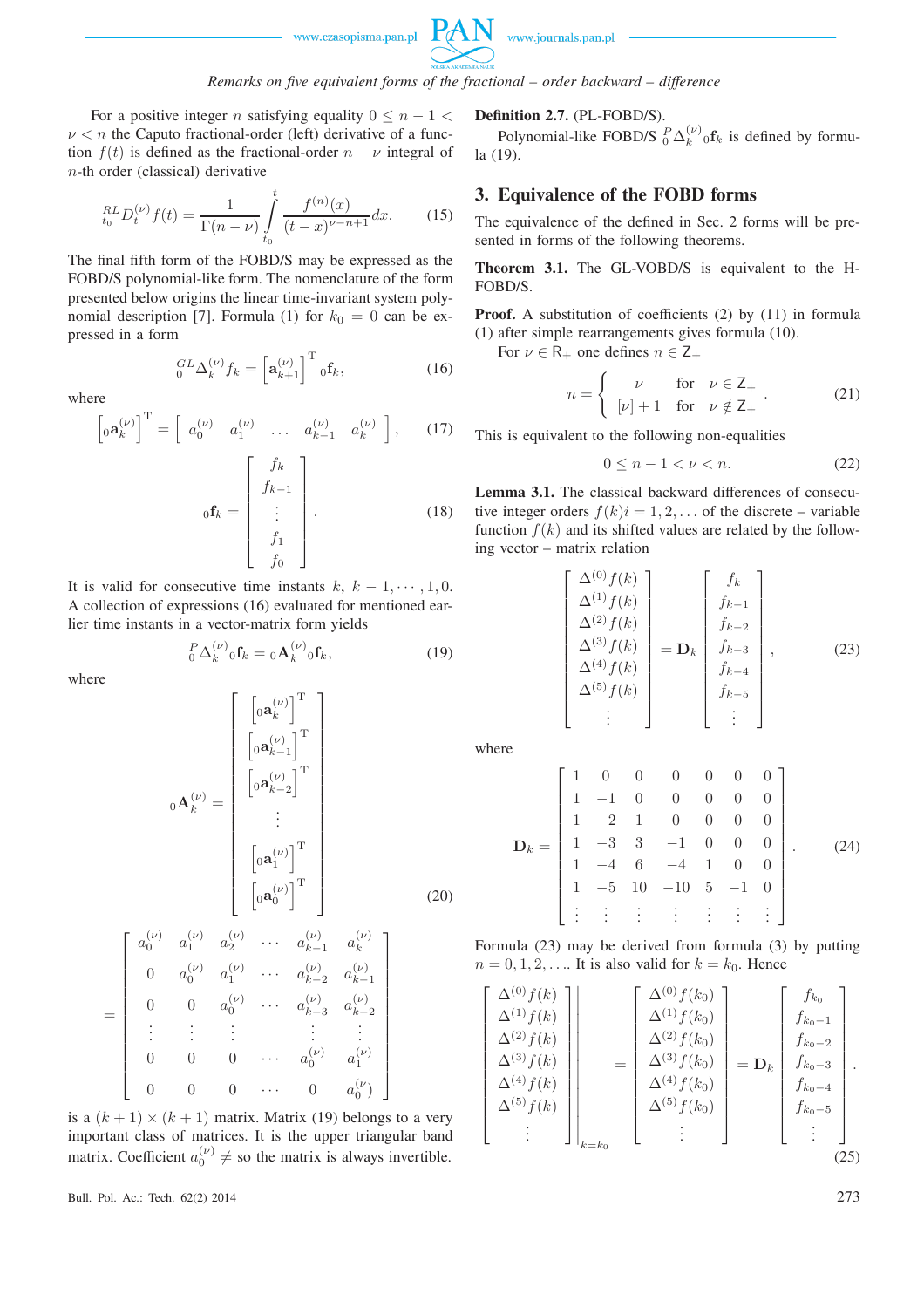

Simple calculations of a product  $D_kD_k$  reveal that

$$
\mathbf{D}_k = \left[\mathbf{D}_k\right]^{-1},\tag{26}
$$

and

$$
\begin{bmatrix}\nf_{k_0} \\
f_{k_0-1} \\
f_{k_0-2} \\
f_{k_0-3} \\
f_{k_0-4} \\
f_{k_0-5} \\
\vdots\n\end{bmatrix} = \mathbf{D}_k \begin{bmatrix}\n\Delta^{(0)} f(k_0) \\
\Delta^{(1)} f(k_0 t) \\
\Delta^{(2)} f(k_0) \\
\Delta^{(3)} f(k_0) \\
\Delta^{(4)} f(k_0) \\
\Delta^{(5)} f(k_0)\n\end{bmatrix} .
$$
\n(27)

One can also comment the meaning of the result (27). Though,

by assumption the function  $f(k) = 0$  for  $k < k_0$  its non-zero values  $f(k_0)$ ,  $f(k_0 - 1)$ , ... should be treated as initial conditions. In accordance of the above definitions one may state a following theorem.

**Theorem 3.1.** Let  $\nu \in R_+/Z_+$  and  $n = [\nu] + 1$  where [.] denotes an integer part. If  $\Delta^{(n)} f(k)$  exists, then the RL-FOBD can be represented in the form

$$
{}_{k_0}^{RL} \Delta_k^{(\nu)} f(k) = {}_{k_0}^{GL} \Sigma_k^{(n-\nu)} \left[ \Delta^{(n)} f(k) \right] + \sum_{i=0}^{n-1} a_{k-k_0}^{(\nu-1-i)} \Delta^{(i)} f(k_0 - 1).
$$
 (28)

**Proof.** The three terms in formula (28) will be denoted as L,  $R_1$ ,  $R_2$  respectively. By definition 2.5 and formula (26) L may be expressed as

$$
L = \frac{R_L}{k_0} \Delta_k^{(\nu)} f(k) = \Delta^{(n)} \begin{bmatrix} G_L L \Delta_k^{(\nu - n)} f(k) \\ G_L \Delta_k^{(\nu - n)} f(k) \\ G_L L \Delta_{k-1}^{(\nu - n)} f(k-1) \\ \vdots \\ G_L L \Delta_{k-n}^{(\nu - n)} f(k-n) \end{bmatrix}
$$

$$
= \begin{bmatrix} a_0^{(n)} & a_1^{(n)} & \cdots & a_{n-1}^{(n)} & a_n^{(n)} \end{bmatrix} \begin{bmatrix} G_L L \Delta_k^{(\nu - n)} f(k) \\ G_L L \Delta_{k-1}^{(\nu - n)} f(k-1) \\ \vdots \\ G_L L \Delta_{k-n+1}^{(\nu - n)} f(k-n) \end{bmatrix}
$$

$$
= \begin{bmatrix} a_0^{(n)} & a_1^{(n)} & \cdots & a_{n-1}^{(n)} & a_0^{(n)} & \cdots & a_{n-2}^{(n)} & a_{n-1}^{(n)} & \cdots & a_{n-k_0}^{(n)} \end{bmatrix} \begin{bmatrix} f_k \\ f_{k-1} \\ \vdots \\ f_{k-1} \\ f_{k-1} \\ \vdots \\ f_{k-1} \end{bmatrix}
$$

$$
= \begin{bmatrix} a_0^{(n)} & a_1^{(n)} & \cdots & a_{n-1}^{(n)} & a_0^{(n)} & \cdots & a_0^{(n)} & \cdots & a_{n-k_0}^{(n)} \end{bmatrix} \begin{bmatrix} f_k \\ f_{k-1} \\ \vdots \\ f_{k-1} \\ f_{k-1} \\ \vdots \\ f_{k-1} \\ f_{k-1} \\ \vdots \\ f_{k-1} \end{bmatrix}
$$

$$
= \begin{bmatrix} f_k \\ g_k^{(n)} & a_1^{(n)} & \cdots & a_k^{(n)} \end{bmatrix} \begin{bmatrix} f_k \\ f_{k-1} \\ \vdots \\ f_{k-1} \\ f_{k-1} \\ \vdots \\ f_{k-1} \\ f_{k-1} \\ \vdots \\ f_{k_0} \end{bmatrix}
$$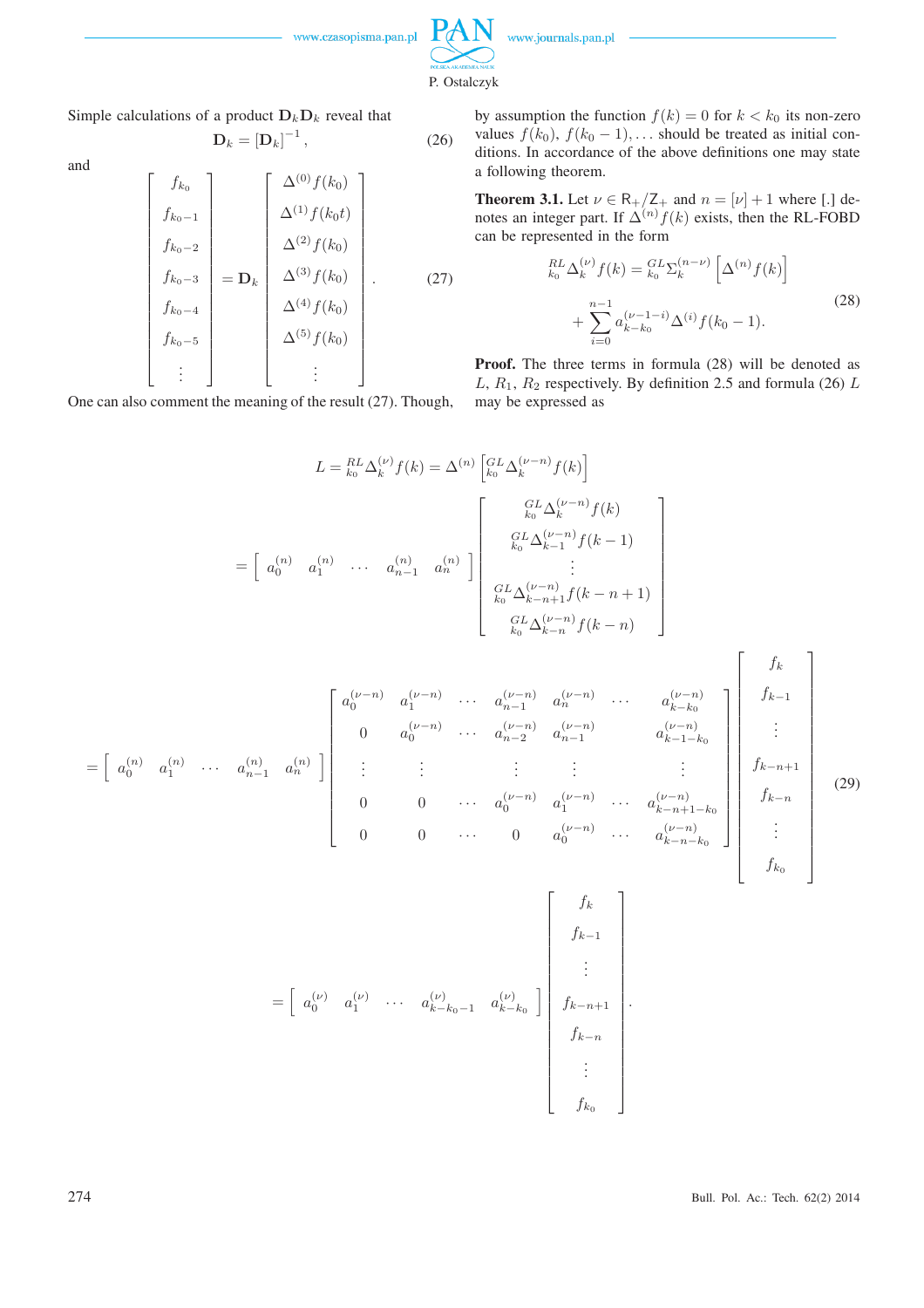



*Remarks on five equivalent forms of the fractional – order backward – difference*

The first term of the right – hand side of (29) equals

$$
R_{1} = \frac{C_{b}^{t} \sum_{k=1}^{n} \left[\Delta^{(n)} f(k)\right]
$$
\n
$$
= \left[a_{0}^{(\nu-n)} a_{1}^{(\nu-n)} \cdots a_{k-k_{0}-1}^{(\nu-n)} a_{k-k_{0}}^{(\nu-n)}\right] \left[\begin{array}{c} \sum_{k=n-1}^{k=n} \Delta_{k-1}^{(n)} f(k+1) \\ \sum_{k=1}^{n} \Delta_{k-1}^{(n)} f(k+1) \\ \vdots \\ \sum_{k_{0}-n} \Delta_{k-1}^{(n)} f(k_{0}+1) \\ \vdots \\ \sum_{k_{0}-n} \Delta_{k-1}^{(n)} f(k_{0}) \end{array}\right]
$$
\n
$$
= \left[a_{0}^{(\nu-n)} \cdots a_{k-k_{0}}^{(\nu-n)}\right] \left[\begin{array}{cccc} \vdots & \vdots & \vdots & \vdots & \vdots \\ \vdots & \vdots & \vdots & \vdots & \vdots \\ \vdots & \vdots & \vdots & \vdots & \vdots \\ \vdots & \vdots & \vdots & \vdots & \vdots \\ \vdots & \vdots & \vdots & \vdots & \vdots \\ \vdots & \vdots & \vdots & \vdots & \vdots \\ \vdots & \vdots & \vdots & \vdots & \vdots \\ \vdots & \vdots & \vdots & \vdots & \vdots \\ \vdots & \vdots & \vdots & \vdots & \vdots \\ \vdots & \vdots & \vdots & \vdots & \vdots \\ \vdots & \vdots & \vdots & \vdots & \vdots \\ \vdots & \vdots & \vdots & \vdots & \vdots \\ \vdots & \vdots & \vdots & \vdots & \vdots \\ \vdots & \vdots & \vdots & \vdots & \vdots \\ \vdots & \vdots & \vdots & \vdots & \vdots \\ \vdots & \vdots & \vdots & \vdots & \vdots \\ \vdots & \vdots & \vdots & \vdots & \vdots \\ \vdots & \vdots & \vdots & \vdots & \vdots \\ \vdots & \vdots & \vdots & \vdots & \vdots \\ \vdots & \vdots & \vdots & \vdots & \vdots \\ \vdots & \vdots & \vdots & \vdots & \vdots \\ \vdots & \vdots & \vdots & \vdots & \vdots \\ \vdots & \vdots & \vdots & \vdots \\ \vdots & \vdots & \vdots & \vdots \\ \vdots & \
$$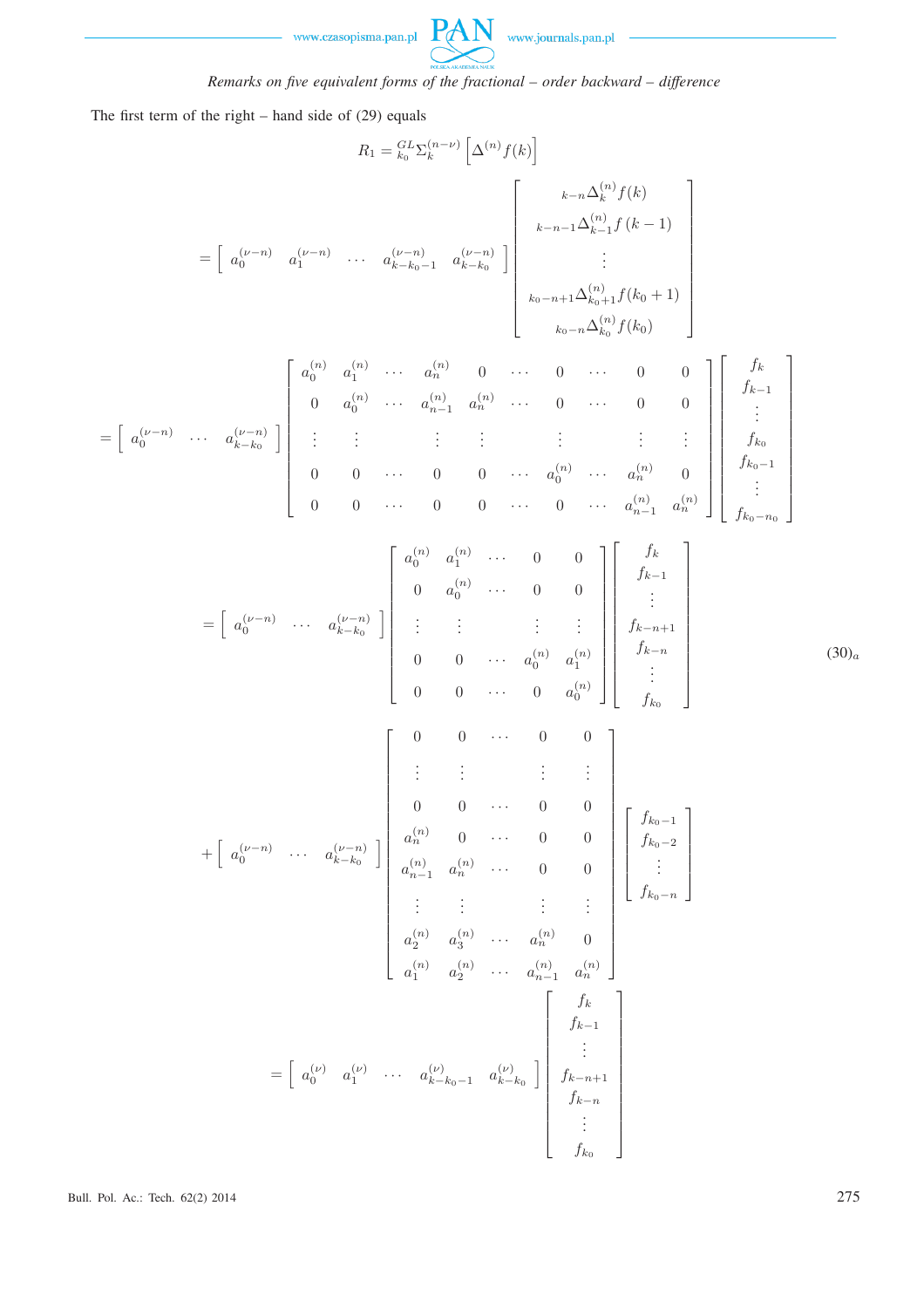

 $PAN$  www.journals.pan.pl

 $\overline{a}$ 

P. Ostalczyk

$$
+\begin{bmatrix} a_0^{(p-n)} & \cdots & a_{k-b_0}^{(p-n)} \end{bmatrix} \begin{bmatrix} 0 & 0 & \cdots & 0 & 0 \\ 0 & 0 & \cdots & 0 & 0 \\ a_0^{(n)} & 0 & \cdots & 0 & 0 \\ a_0^{(n)} & 0 & \cdots & 0 & 0 \\ \vdots & \vdots & \vdots & \vdots & \vdots & \vdots \\ a_0^{(n)} & a_0^{(n)} & \cdots & a_0^{(n)} & 0 \\ a_1^{(n)} & a_2^{(n)} & \cdots & a_{n-1}^{(n)} & a_0^{(n)} \end{bmatrix} \begin{bmatrix} f_{k-1} \\ f_{k-2} \\ \vdots \\ f_{k-1} \\ f_{k-1} \\ \vdots \\ f_{k-1} \\ f_{k-1} \end{bmatrix}
$$

$$
=\begin{bmatrix} a_0^{(p)} & a_1^{(p)} & \cdots & a_{k-b_0}^{(p)} & a_{k-b_0}^{(p)} & a_{k-b_0}^{(p)} \\ \vdots & \vdots & \vdots & \vdots \\ a_0^{(n)} & a_1^{(n)} & a_2^{(n)} & \cdots & a_0^{(n)} & 0 \\ \vdots & \vdots & \vdots & \vdots & \vdots \\ a_0^{(n)} & a_2^{(n)} & \cdots & a_{n-1}^{(n)} & a_0^{(n)} \end{bmatrix} \begin{bmatrix} f_k \\ f_{k-1} \\ \vdots \\ f_{k-1} \\ f_{k-1} \\ \vdots \\ f_{k-1} \\ f_{k-1} \end{bmatrix}
$$

$$
+\begin{bmatrix} a_0^{(p-n)} & \cdots & a_{k-b_0}^{(p-n)} & a_{k-b_0}^{(n)} & a_{k-b_0}^{(n)} & a_{k-b_0}^{(n)} \\ \vdots & \vdots & \vdots & \vdots & \vdots \\ a_0^{(n)} & a_0^{(n)} & \cdots & a_0^{(n)} & a_0^{(n)} \end{bmatrix} \begin{bmatrix} f_k \\ f_{k-1} \\ \vdots \\ f_{k-1} \\ \vdots \\ f_{k-b_0} \end{bmatrix}
$$

$$
+\begin{bmatrix} f_k \\ g_0^{(n)} & a_1^{(n)} & \cdots & a_{k-b_0}^{(n)} & a_{k-b_0}^{(
$$

276 Bull. Pol. Ac.: Tech. 62(2) 2014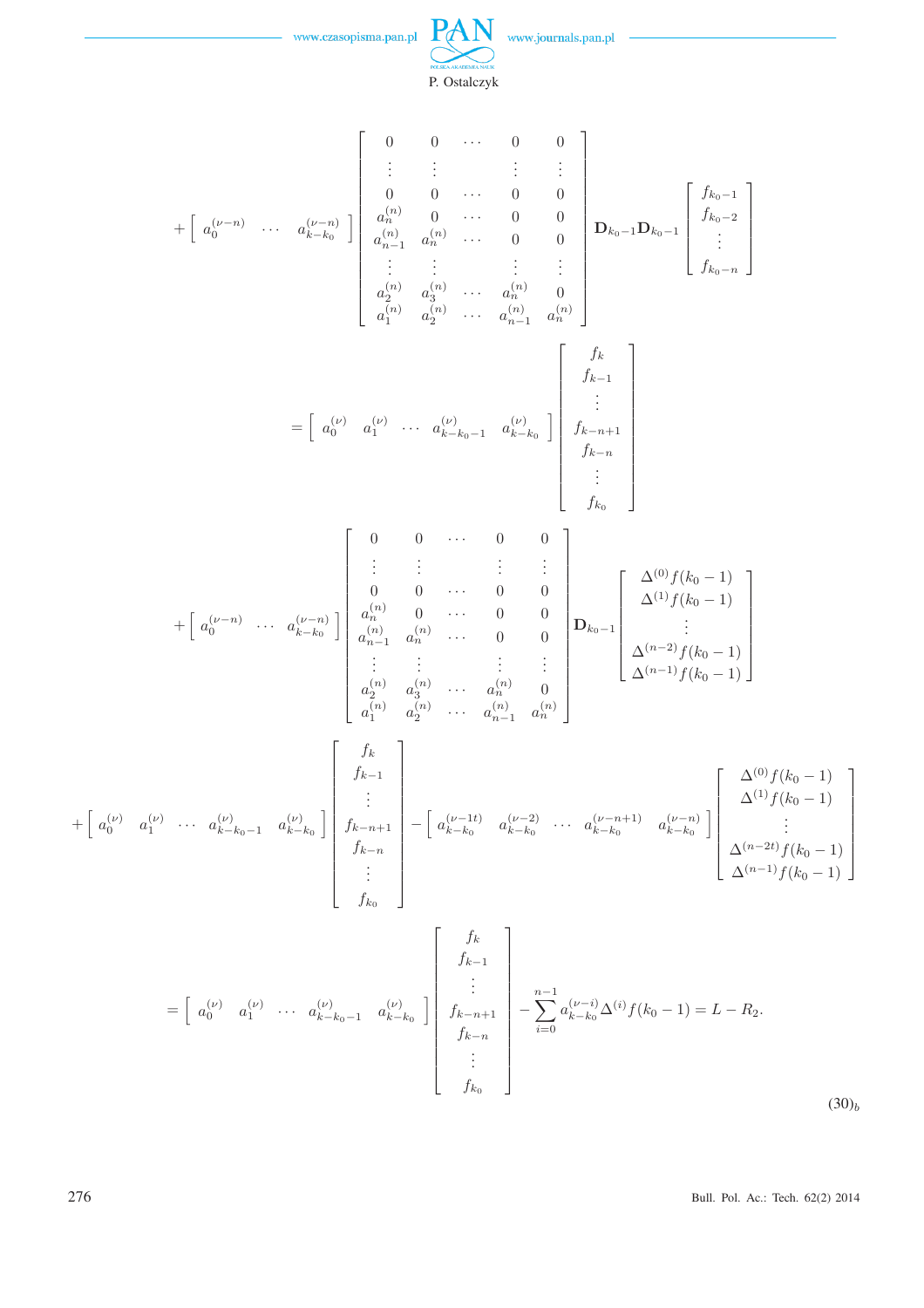

## *Remarks on five equivalent forms of the fractional – order backward – difference*

Thus it was proved that  $R_1 = L - R_2$  what ends the proof. One should realize that the GL-FOBD formula (30) is similar to the well-known form of the Riemann-Liouville fractional-order derivative [4]

$$
{}_{t_0}^{RL} D_t^{(\nu)} f(t) = \frac{1}{\Gamma(n-\nu)} \int_{t_0}^t (t-\tau)^{n-1-\nu} f^{(n)}(\tau) d\tau
$$
  
+ 
$$
\sum_{i=0}^{n-1} \frac{(t-t_0)^{i-\nu}}{\Gamma(i+1-\nu)} f^{(i)}(t_0).
$$
 (31)

A comparison of formulae (14) and (28) yields

$$
{}_{k_0}^{C} \Delta_k^{(\nu)} f(k) = {}_{k_0}^{RL} \Delta_k^{(\nu)} f(k)
$$
  

$$
- \sum_{i=0}^{n-1} a_{k-k_0}^{(\nu-1-i)} \Delta^{(i)} f(k_0 - 1).
$$
 (32)

Assuming that  $\Delta^{(i)} f(k_0 - 1) = 0$  for  $i = 0, 1, 2, ..., n - 1$ one may state that

$$
{}_{k_0}^{RL} \Delta_k^{(\nu)} f(k) = {}_{k_0}^{GL} \Delta_k^{(\nu)} f(k)
$$
  
= 
$$
{}_{k_0}^{H} \Delta_k^{(\nu)} f(k) = {}_{k_0}^{C} \Delta_k^{(\nu)} f(k).
$$
 (33)

The numerical example confirms different FOBD evaluation accuracy due to the application of formulae considered above. Two forms are compared: the GL-FOBD and RL-FOBD. The FOBD of the discrete Dirac pulse [16] is calculated.

### **4. Numerical example**

Firstly, one evaluates some FOBDs of a discrete Dirac pulse

$$
\delta(k) = \begin{cases} 1 & \text{for } k = 0 \\ 0 & \text{for } k \neq 0 \end{cases}
$$
 (34)

Immediate calculations show that by Definition 2.1

$$
{}_{0}\Delta_{k}^{(-1)}\delta(k) = \sum_{i=0}^{k} a_{i}^{(-1)}\delta_{k-i} = a_{k}^{(-1)}
$$
\n
$$
= \mathbf{1}(k) = \begin{cases} 0 & \text{for } k < 0\\ 1 & \text{for } k \ge 0 \end{cases}
$$
\n
$$
{}_{0}\Delta_{k}^{(-2)}\delta(k) = \sum_{i=0}^{k} a_{i}^{(-2)}\delta_{k-i} = a_{k}^{(-2)}
$$
\n
$$
= (-1)^{k} \frac{(-2)(-3)\cdots(-k)(-k-1)}{1 \cdot 2 \cdots (k-1)k} \mathbf{1}(k)
$$
\n
$$
= \frac{(k+1)}{1} \mathbf{1}(k),
$$
\n
$$
{}_{0}\Delta_{k}^{(-3)}\delta(k) = a_{k}^{(-3)}
$$
\n
$$
= (-1)^{k} \frac{(-3)(-4)\cdots(-k-1)(-k-2)}{1 \cdot 2 \cdots (k-1)k} \mathbf{1}(k)
$$
\n
$$
= \frac{(k+1)(k+2)}{1 \cdot 2} \mathbf{1}(k).
$$
\n(37)

Continuing this procedure one derives a general formula

$$
{}_{0}\Delta_{k}^{(-n)}\delta(k) = a_{k}^{(-n)}
$$
  
= 
$$
\frac{1}{n!} \prod_{i=1}^{n} (k+i) \mathbf{1}(k)
$$
 for  $n = 1, 2, \cdots$  (38)

The coefficients defined by formula (2) may be also treated as discrete – variable functions  $a^{(\nu)}(k)$ . One can easily prove that

$$
\begin{aligned}\n\begin{bmatrix}\nGL \Delta_k^{(\mu)} \left[ a^{(\nu)}(k) \right] &= \sum_{i=k_0}^k a_{i-k_0}^{(\mu)} a_{k-i+k_0}^{(\nu)} \\
&= \left[ a_0^{(\mu)} \quad a_1^{(\mu)} \quad \cdots \quad a_{k-1-k_0}^{(\mu)} \quad a_{k-k_0}^{(\mu)} \right] \begin{bmatrix}\n a_k^{(\nu)} \\
 a_{k-1}^{(\nu)} \\
\vdots \\
 a_{k_0+1}^{(\nu)} \\
 a_{k_0}^{(\nu)}\n\end{bmatrix}\n\end{aligned}\n\end{aligned} \tag{39}
$$
\n
$$
= a_{k-k_0}^{(\mu+\nu)}.
$$

For different orders  $\nu$  satisfying  $n = |\nu| + 1$  one evaluates a performance index

$$
I(\nu) = 20 \log_{10} \left[ \max_{k \in [0, 2000]} e(k, \nu) \right] \tag{40}
$$

defined for an error function

$$
e(k,\nu) = \frac{{}^{GL}_{0}\Delta_{k}^{(\nu)}\delta(k) - {}^{RL}_{0}\Delta_{k}^{(\nu)}\delta(k)}{{}^{GL}_{0}\Delta_{k}^{(\nu)}\delta(k)}100.
$$
 (41)

The performance index is plotted in Fig. 1. The plot reveals which of the proposed forms: GL-FOBD, RL-FOBD or C-FOBD should be applied to minimize the calculation errors assuming the same number representation in the computing device.



Fig. 1. The performance index vs. order

Bull. Pol. Ac.: Tech. 62(2) 2014 277